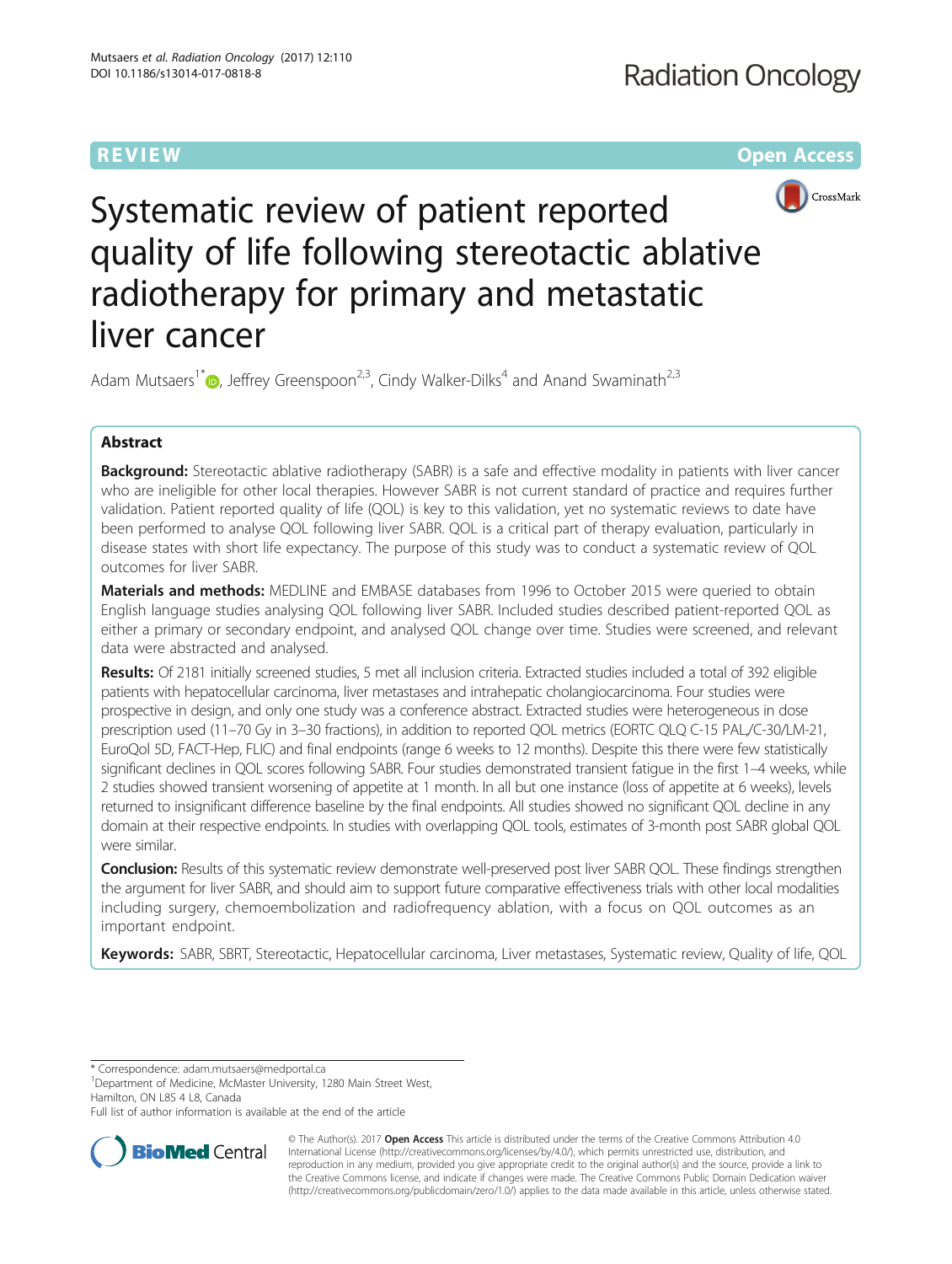## Background

Primary and metastatic liver tumours are among the most common tumours for both men and women globally [\[1](#page-7-0)]. Furthermore, these tumours can cause significant mortality and morbidity with symptoms including pain, vomiting, fatigue, nausea and fever [\[2](#page-7-0)]. Over the last decade improvements in radiation treatment planning and delivery have renewed interest in and enabled the use of advanced radiotherapeutic modalities for treating primary and metastatic liver cancers. Stereotactic ablative radiotherapy (SABR) is an emerging modality in patients with liver cancer who are ineligible for other local therapies including surgical resection, transplant, radio-frequency ablation (RFA) and transarterial chemoembolization (TACE) primarily due to comorbidities or advanced disease [\[3](#page-7-0), [4](#page-7-0)].

SABR involves the highly conformal and image guided delivery of hypofractionated external beam radiotherapy. Typically it involves delivering high, ablative doses of radiation over a shorter period of time than conventional fractionated radiotherapy [[5\]](#page-7-0). SABR has been used for both inoperable primary liver cancers including hepatocellular carcinomas (HCC) and intrahepatic cholangiocarcinoma (IHC), as well liver metastases (LM) from various primaries [\[6](#page-7-0)]. SABR has been shown to be effective with respect to local control with rates at 1 year ranging from 71 to 100%, and at 2 years between 64% and 92% [[7](#page-7-0)–[15](#page-7-0)]. It has also been shown to be reasonably safe, with limited grade 3 toxicities across a number of trials, particularly with respect to overall liver function, and luminal gastrointestinal toxicity [\[16](#page-7-0)].

However SABR for liver cancer is not current standard of practice despite its potential promise. In order to validate the increased offering of this promising therapy, objective systematic data regarding impact on quality of life (QOL) is required. There is some emerging evidence around patient quality of life (QOL) metrics in liver SABR based on single institution data. Analyzing QOL metrics are a critical part of therapy evaluation for several reasons including: QOL being predictive of clinical prognosis; providing effective comparisons with current standards of practice; and enabling greater patient and physician understanding of risk-reward tradeoffs in clinical decision making [[17](#page-7-0)]. This is particularly true in disease states with short life expectancy. No systematic reviews to date have been performed to analyse and summarize the evidence on QOL for primary or metastatic liver cancers. The purpose of this study was to synthesize the evidence and determine if QOL across studies is well preserved following liver SABR.

## Materials and methods

## Search strategy

MEDLINE and EMBASE databases from 1996 to October 2015 were queried to obtain English language studies analysing QOL following SABR for liver cancers. A Health Research Methodologist (CWD) assisted in development of the search strategy and completed the search. One additional study was included via a grey literature search after reviewing pertinent studies. Details regarding the search strategy and strings can be found in Additional file [1](#page-6-0): Appendix A.

### Inclusion criteria

Study review from the primary search was initially conducted independently by 3 screeners (AM, AS, JG), and with discrepancies resolved by consensus. Included studies relevant for the review met the following criteria:

- 1) Liver as primary or metastatic site of radiotherapy
- 2) SABR as primary modality of radiotherapy
- 3) Study type was either a) randomized controlled trial (RCT), b) meta-analyses of RCTs, prospective studies, or retrospective studies  $(n > 10)$ .
- 4) Patient-reported QOL was specified as either a primary or secondary endpoint
- 5) QOL change over time was analyzed
- 6) Studies included greater than 10 patients
- 7) Studies were published in English

## Data abstraction

Conference abstracts and journal articles were both included in the final abstraction, and if relevant and feasible, primary authors for these studies were contacted to collect further data beyond the published abstract(s). Included studies were extracted by two reviewers (AM & AS) while relevant data were abstracted and analysed by a single reviewer (AM).

### Results

# Search results

A PRISMA 2009 Flow Diagram in Fig. [1](#page-2-0) summarizes the review process. Of 2181 initially screened studies, 4 met all inclusion criteria (Klein et al., Shun et al., Mendez Romero et al., Thibault et al.) and were analysed, with one additional study having met criteria after being identified from a grey literature search (Law et al.) [[18](#page-7-0)–[22](#page-7-0)].

## Study characteristics

Included study characteristics are summarized in Table [1](#page-3-0). Extracted study dates ranged from 2008 to 2015, included a total of 388 eligible patients, and 4/5 studies were prospective in design with the exception being Law et al. Four of the extracted studies were final publications, with one conference abstract (Thibault et al.) also abstracted. In this case, the primary author was contacted and no further information beyond the original abstract was available. Individual studies included patients with HCC, LM and IHC with varying weights.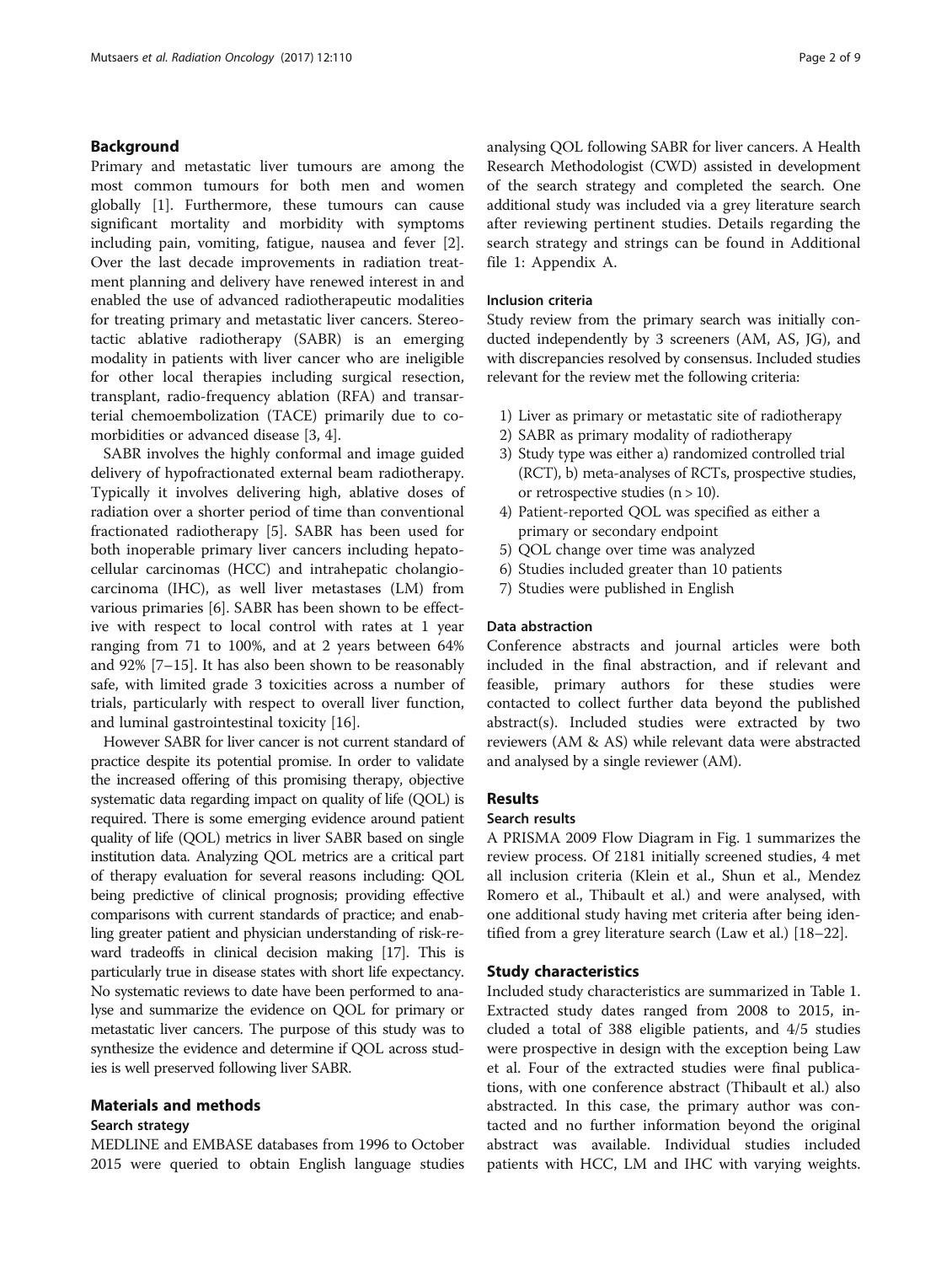<span id="page-2-0"></span>

Extracted studies were heterogeneous in dose prescription used  $(11–70 \text{ Gy in } 3 – 30 \text{ fractions})$ , as well as in QOL evaluation tools (European Organisation for Research and Treatment of Cancer (EORTC) QLQ C-15 PAL,/C-30/LM-21, EuroQol 5D, FACT-Hep, FLIC), pretreatments with other therapies, disease staging and final endpoints (range of 6 weeks to 12 months) analyzed. QOL follow up methods and venues were mixed. Questionnaires were completed by patients in their home in 1 study (Mendez Romero et al.), were done either in clinic or at home, via telephone or self administered in 1 (Klein et al.) and were not explicitly outlined in 3 studies (Law et al., Thibault et al., Shun et al.

# QOL measurement tools

The FACT-Hep tool contains 45 questions, scaled 0–4, covering the past 7 days over 2 major categories of wellbeing: General, which includes 27 questions surrounding physical, emotional, social and family functioning, and site specific which includes 18 Hepatobiliary related symptom questions including abdominal pain, swelling, and diarrhea [[23\]](#page-7-0). EORTC has several validated QOL tools used in these studies (QLQ C-15 PAL,/C-30/LM-21). Versions differ by number of questions, and specificity for LM patients. The QLQ-C30 contains 30 questions, scaled 1–4, covering the past week surrounding emotional, physical, role, social, and cognitive function as well as specific symptoms including nausea, pain, and fatigue, and finally overall health and QOL [[24\]](#page-7-0). In a recent literature review by Ghandi et al. on the topic of QOL tools in HCC patients, found that the QLQ-C30 and FACT-Hep have been used most commonly of over 70 available oncologic QOL tools. Both have been validated as primary outcome measures, and are used readily used to assess secondary endpoints [\[25\]](#page-7-0).

To our knowledge, no thorough comparisons between QOL tools in liver cancers has been published. Klein et al. compared two scales and suggests that the QLQ-C30 may be more sensitive, while the FACT-Hep better at differentiating between initial diagnosis. More research is required.

## QOL results across studies

Summarized findings from the extracted studies are found in Table [2](#page-4-0). There were few clinically or statistically significant declines in QOL scores, or variables comprising the indices following SABR, at any time-points. With respect to variables comprising the QOL scales, three studies demonstrated increased fatigue transiently in the first 1–4 weeks, while one study (Shun et al.) showed sustained increase in fatigue at 6 weeks (final end point). Two studies (Klein et al., Shun et al.) showed statistically significant worsening of appetite at 1 month, while in Klein et al. the metric returned to an insignificant difference from baseline by three months. All studies showed no significant decline in mean QOL at their respective final endpoints; in fact both Mendez Romero et al. and Shun et al. showed statistically insignificant improvement in mean QOL scores at respective endpoints (6 months,  $p = 0.69$  and 6 weeks,  $p = 0.75$  respectively).

Shun et al. showed that symptoms of depression (measured by POMS depression subscale)  $(p = 0.0001)$ , functional status (measured by single item ECOG-PS)  $(p =$ 0.0003), overall symptom severity ( $p = 0.0001$ ), and albumin levels  $(p = 0.001)$  were all significantly predictive for changes in QOL scores during treatment. Further, when controlling for depressive status, functional status and serum albumin variables including lack of appetite  $(p =$ 0.0001), fatigue ( $p = 0.003$ ) and nausea ( $p = 0.002$ ) were found to be predictive of QOL over the course of therapy. Despite increases in average symptom severity of all 7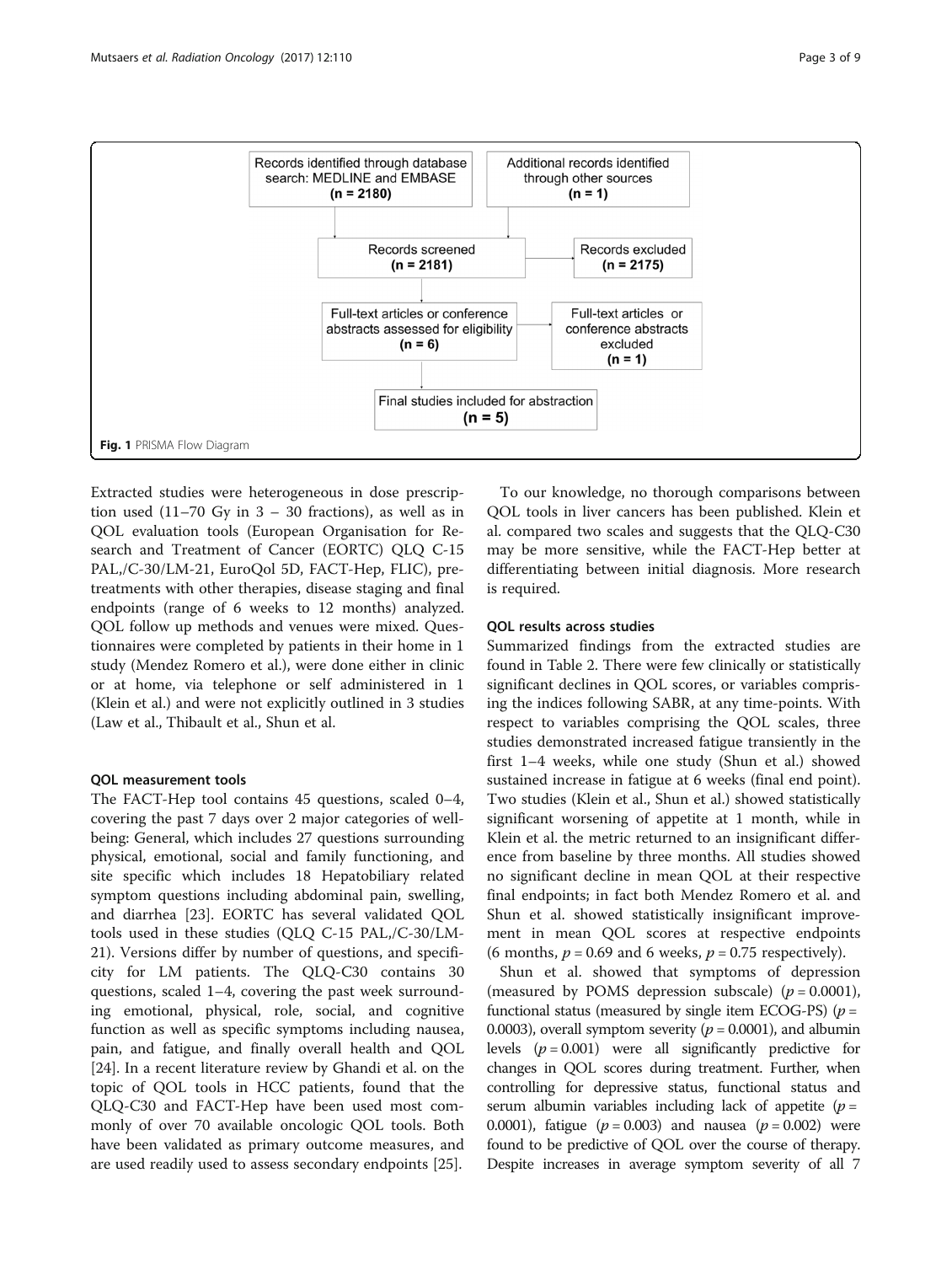<span id="page-3-0"></span>

| Table 1 Summary of study design                  |                         |                                             |                  |                                                                           |                 |                              |                                       |                                                 |
|--------------------------------------------------|-------------------------|---------------------------------------------|------------------|---------------------------------------------------------------------------|-----------------|------------------------------|---------------------------------------|-------------------------------------------------|
| Investigator                                     | Year Location           | Characteristics<br>Pop.                     | Publication type | Study Design                                                              | N Median<br>Age | Treatment technique QOL tool |                                       | Assessment Timeline                             |
| Thibault [21]                                    | 2014 Canada             | Mets (30)                                   |                  | Conference Abstract Prospective Longitudinal 30 65 (40-88) SBRT<br>Cohort |                 | 30-60Gy, 3-6#                | QLQ-C15PAL<br><b>QLQ-LM21</b>         | Baseline, 1, 6, 12 weeks post<br>treatment      |
| Shun [22]                                        | 2008 Taiwan             | HCC (99)                                    | Journal article  | Prospective Longitudinal 99 62.42<br>Cohort                               | (12.6)          | SRT - Mean dose<br>42.6Gy    | FLIC-QOL                              | I week pre treatment, weekly<br>x6 weeks during |
| Mendez Romero 2008 Netherlands Mets (19)<br>[20] |                         |                                             | Journal article  | Prospective Longitudinal 25 68 (37-81) SBRT<br>Cohort                     |                 | 3x12.5Gy<br>3x10Gy<br>5x5Gy  | EQ-5D VAS<br><b>QLQ C-30</b><br>EQ-5D | I month pre $+1, 3, 6$ months<br>post treatment |
| Klein [18]                                       | 2015 Canada             | Mets (86)<br>HCC <sub>(98)</sub><br>HC (21) | Journal article  | Prospective Longitudinal 205 67 (30-90) Image guided SBRT<br>Cohort       |                 | 24-60 GY/6#                  | FACT-Hep<br>$QLO-C30$                 | Baseline and 1,3,6,12 months<br>post treatment  |
| [9] wel                                          | 2012 Hong Kong HCC (33) |                                             | Journal article  | Prospective Longitudinal 33 69 (47-89) Highly-conformal RT<br>Cohort      |                 | 55GY/10#                     | FACT-Hep                              | Baseline, 3, 6 months                           |
|                                                  |                         |                                             |                  |                                                                           |                 |                              |                                       |                                                 |

| こここて<br>١<br>ジラリフ |
|-------------------|
| てきこ<br>j          |
| ₹                 |
| ו מר ממ           |
|                   |
|                   |
|                   |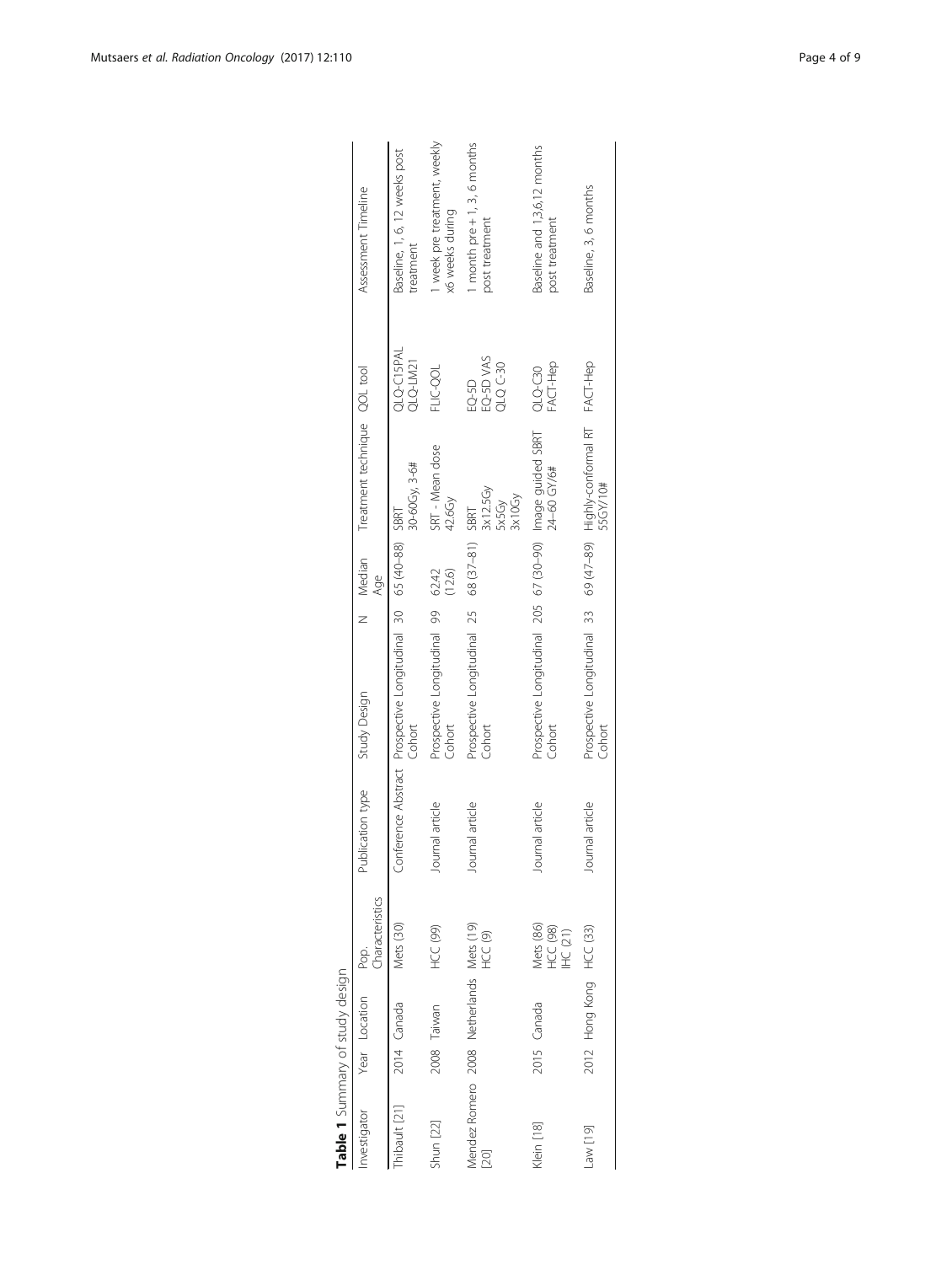<span id="page-4-0"></span>Table 2 00L Results Post SABR to Liver

| Investigator       | QOL Outcome Studied                                                                                                                                            | Significant Findings                                                                                                                                                                                                                                                                                                                                                                                                                                                                                                                                                                                                                                                                                                                                                                                                                                                                                  |
|--------------------|----------------------------------------------------------------------------------------------------------------------------------------------------------------|-------------------------------------------------------------------------------------------------------------------------------------------------------------------------------------------------------------------------------------------------------------------------------------------------------------------------------------------------------------------------------------------------------------------------------------------------------------------------------------------------------------------------------------------------------------------------------------------------------------------------------------------------------------------------------------------------------------------------------------------------------------------------------------------------------------------------------------------------------------------------------------------------------|
| Thibault [21]      | Mean QOL at 1 week, 6 weeks, 3 months,<br>by component                                                                                                         | ~ No clinically or statistically significant decline in QOL at final<br>endpoint (3 months) in either QOL tool<br>~ Mostly stable QOL item scores (12/15 in QLQ-C15, 21/21 in<br>QLQ-LM21) in measurements over 12 weeks<br>$\sim$ Increased fatigue, decreased global health status at 1 week<br>post treatment on C15 ( $p = 0.049$ , $p = 0.033$ ); both returned to<br>baseline at 6 weeks and 3 months                                                                                                                                                                                                                                                                                                                                                                                                                                                                                           |
| Shun [22]          | Mean QOL at 1 week pretreatment,<br>weekly for 6 weeks during                                                                                                  | ~ Non-clinically and non-statistically significant increase in QOL<br>scores at 6 weeks<br>~ Mean symptom severity (measured on Symptom Severity Scale)<br>increased at final endpoint<br>~ Mean depression (measured on POMS-D Depression subscale)<br>increased at final endpoint<br>~ Functional status ( $p = 0.003$ ), depression ( $p = 0.0001$ ), symptom<br>severity significantly ( $p = 0.0002$ ), level of albumin ( $p = 0.001$ )<br>associated with changes in QOL<br>~ Radiation dosage not significant factor in QOL during treatment                                                                                                                                                                                                                                                                                                                                                  |
| Mendez Romero [20] | ~Mean QOL at pretreatment and 1/3/6 month<br>~Symptom and functional domains                                                                                   | ~ No statistically significant decline in mean QOL over 6 months<br>$\sim$ Fatigue at 1 month showed significant decline when<br>compared baseline ( $p = 0.004$ ); returned to baseline thereafter;<br>was only functional or symptom-specific domain to show<br>significant decline; though trends showed worsening symptoms<br>across time points<br>$\sim$ Non statistically significant trend towards improvement noted<br>at final endpoint<br>~ Baseline QOL of patients was lower than general population<br>comparison group ( $p < 0.001$ )                                                                                                                                                                                                                                                                                                                                                 |
| Klein [18]         | $\sim$ Mean QOL @ 0 1,3,6,12 months<br>$\sim$ Percent patients where QOL "improved"<br>vs "Stable" vs "Worsened"), (MID = 10 on<br>QLQ C30, vs 14 on FACT-Hep) | $\sim$ Beyond 3 months, no significant worsening vs baseline in<br>both tools<br>~ Using FACT-Hep/QLQ-C30, 54%/48% reported stable QOL,<br>27%/39% showed clinically significant worsening, 19%/23%<br>showed significant improvement at 12 months post treatment<br>$\sim$ Significant worsening from baseline in appetite (11.7 points)<br>and fatigue (11.0 points) at 1 month, both return to baseline<br>by 3 months on QLQ-C30<br>$\sim$ Other variables show no clinically or statistically significant<br>change from baselines<br>~ Higher baseline QOL predicts improved survival in both<br>FACT-HEP ( $p = 0.001$ ) and QLQ-C30 ( $p = 0.012$ )<br>$\sim$ LM patients experienced statistically significantly, but not<br>clinically significant, better quality of life at 6 months when<br>compared to HCC ( $p = 0.04$ ); no difference between LM and<br>IHC, or IHC and HCC patients |
| Law [19]           | Mean QOL @ baseline, post treatment,<br>3, 6 months<br>$\sim$ MID $>$ 5% change                                                                                | ~ No statistically or clinically significant change in FACT-Hep<br>score in all time points vs baseline, trend towards poorer<br>QOL at final end point ( $p = 0.09$ )                                                                                                                                                                                                                                                                                                                                                                                                                                                                                                                                                                                                                                                                                                                                |

measured symptoms during the 6 weeks, overall quality of life remaining stable (113.8 at  $T = 0$ , 114.48 on FLIC scale) throughout treatment.

# Comparison of QOL using similar endpoints and evaluation tools

When analysing comparable endpoints and tools between studies, there are several findings. Klein et al. and Law et al. both used the FACT-Hep tool and demonstrated similar estimates of 3-month post SABR global QOL. Both demonstrated that QOL was unchanged from baseline at this time-point. Three studies (Klein et al., Thibault et al., Mendez Romero et al.) used the EORTC QLQ based (QLQ C-30 vs QLQ C-15 vs QLQ LM21) QOL evaluation tool and had scheduled follow up at one month. Klein et al. showed significant decreases in fatigue and appetite QOL scores at 1 month, while Mendez Romero et al. also showed significant worsening of fatigue (but not other QOL scores). In contrast, Thibault et al. showed universal symptom return to baseline at 1 month.

Klein et al. was the only study to examine difference in QOL changes by initial diagnosis (HCC and IHC versus LM). Analysis showed statistically favourable but not clinically significant mean QOL benefit for LM patients at  $1(p = 0.003)$  and  $6(p = 0.014)$  months using FACT-Hep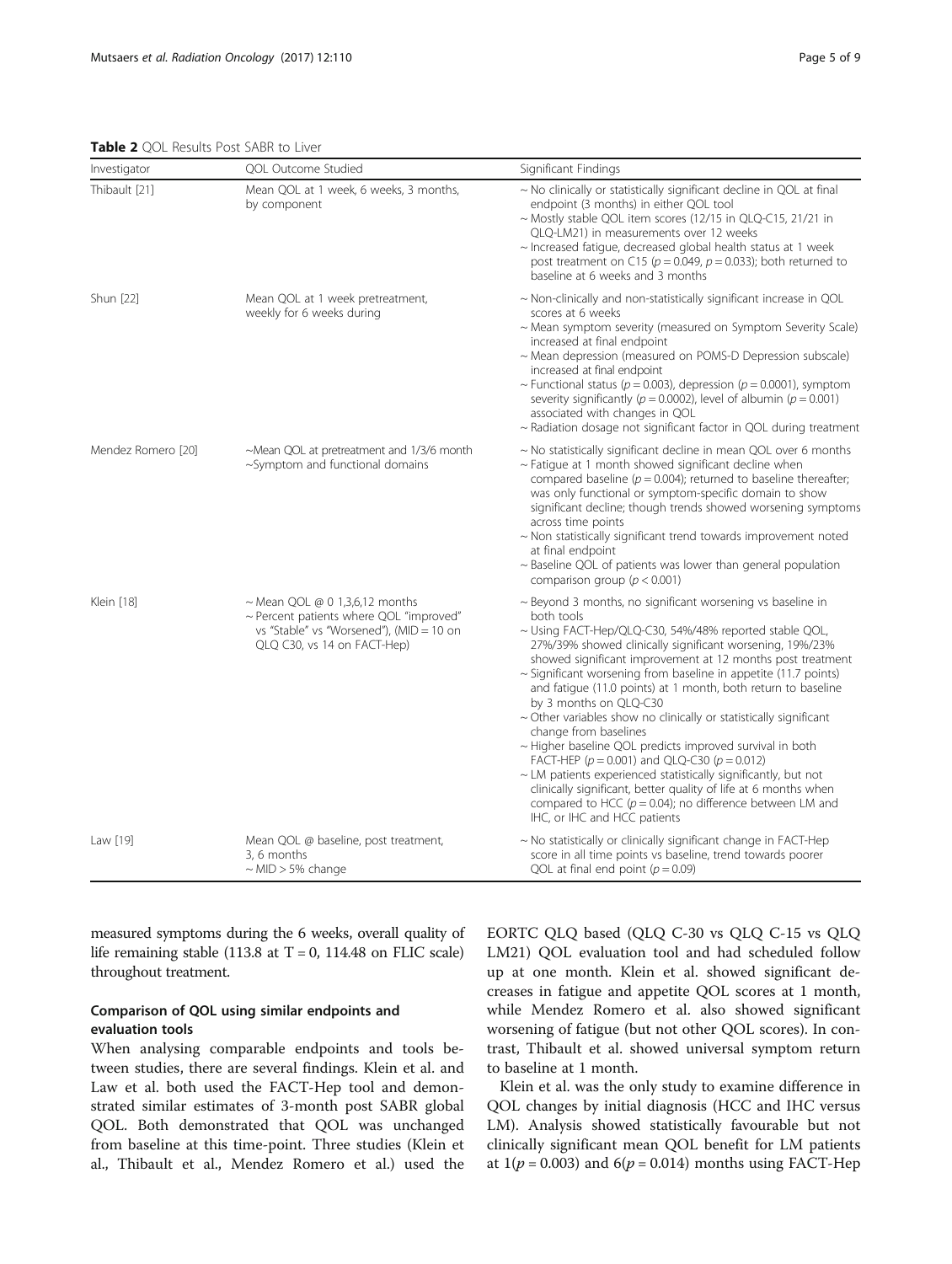when compared with HCC and IHC patients together, or HCC patients alone. Differing QOL score components between diagnoses were not reported.

Two studies (Mendez Romero et al., Shun et al.) compared baseline QOL to the general population of non-cancer patients in their respective geographies and demonstrated significantly lower baseline QOL in the patient population than the general population across all tools used. Furthermore, Shun et al. showed that baseline QOL was worse than a similar cohort with metastatic colon cancer being treated with chemotherapy.

## **Discussion**

Overall, SABR appears to be well tolerated from the patients' perspective for both liver primaries and metastases across nearly all QOL categories beyond the acute phase. There appear to be few changes in QOL present in the acute phase, though evidence on the topic is currently limited, and studies varied in the tools used, and time-points analyzed.

Given the small number of studies, and studies that analysed multiple diagnoses collectively, it was not feasible to review QOL for liver metastases and primaries independently. There are inherent differences between these conditions that could affect baseline QOL including physiologic liver function and location and magnitude of other primary disease. All studies analysed QOL in a pre/post treatment longitudinal manner. As such, the change in score stemming from treatment, rather than the absolute level was most relevant outcome, and was shown to be preserved in all studies, regardless of primary diagnosis.

The findings in two studies of lower baseline QOL in cancer patients than in the non-cancer populations is not surprising. However, Shun et al. found that several factors including depressive mood, functional status, and symptom severity were significantly associated with QOL changes. These predictive variables may represent important intervention points for patients undergoing SABR. Supporting nutritional status, mental health and managing symptoms during and following treatment could improve QOL. Given that the most common changes in QOL across all studies were fatigue and nutrition status (appetite/nausea) over the first month following treatment, these symptoms should also be monitored to predict for changes in QOL, with symptom management interventions offered early or in a preventative manner, especially if the SABR dose distribution is limited by GI luminal tissues.

Currently there is insufficient head to head evidence comparing SABR QOL outcomes with those of more currently accepted therapies such as RFA, TACE or surgery. Therefore there is the potential for a significant research opportunity to explore randomized trials of SABR with QOL as an important primary or secondary endpoint. One such trial, RTOG 1112, is a phase III RCT evaluating the role of sorafenib with or without upfront SABR in patients with advanced HCC [[26\]](#page-7-0) QOL is being evaluated in this study and should provide further prospective evidence as to the comparative impact following liver SABR (with the hypothesis that at 6 months QOL should be no different in those patients receiving SABR followed by sorafenib as compared to sorafenib alone). A recently performed cost-effectiveness study of SABR versus RFA for colorectal liver metastases demonstrates that utilities are similar for both toxicity and treatment of recurrence for both modalities. However this is largely based on retrospective and small prospective/pooled analyses [[27](#page-7-0)]. In order to determine if there is a clear benefit in both effectiveness without compromise of patient reported QOL, RCTs between SBRT and other local modalities including RFA need to be performed. Unfortunately such a trial (RAS study) was closed due to poor accrual [\[28\]](#page-7-0).

Nonetheless, on the basis of this systematic review, there is some evidence to suggest that SABR can preserve short term QOL. Langenhoff et al. demonstrated, using similar evaluation tools (EQ-5D, EQ-5D VAS and QLQ C-30) that in a control group of inoperable patients with colorectal liver metastases, receiving no treatment had significantly lower QOL at 6 months. The surgical groups had increases in symptom severity transiently, but returned to baseline by 3 to 6 month [\[29](#page-7-0), [30](#page-8-0)].

Reviews of QOL in other local therapies have produced varied results, with some studies suggesting stable (Rees et al., Toro et al.) or worse (Eid et al., Huang et al.) scores in patients undergoing liver resections for primary or metastatic disease [\[31](#page-8-0)–[34\]](#page-8-0). Similar variations are seen post chemo/radio-embolization (Salem et al., Smits et al.) [[35, 36](#page-8-0)]. Based on our analysis and limited comparable data, SABR is comparable or even a favourable alternative to other surgical and non surgical therapies from a QOL standpoint.

As an important adjunct to QOL, safety and toxicity are important factors to consider when evaluating emerging treatments. Of the studies reporting significant toxicities, Mendez Romero et al. disclosed one 'potentially treatment related death'. Beyond this, patients who progressed or underwent other adjuvant therapies were excluded from the analysis to avoid confounders to QOL from these factors. Other studies did not exclude patients who underwent further therapy or progressed, including those who had an evolving disease course in the longitudinal QOL measurement. Law et al. demonstrated grade 3 toxicity (leukopenia, elevated liver enzyme and bilirubin) in 5/33 cases (15%), with no grade 4 toxicity. One patient died from cirrhosis during the study. Shun et al. revealed that hemoglobin and albumin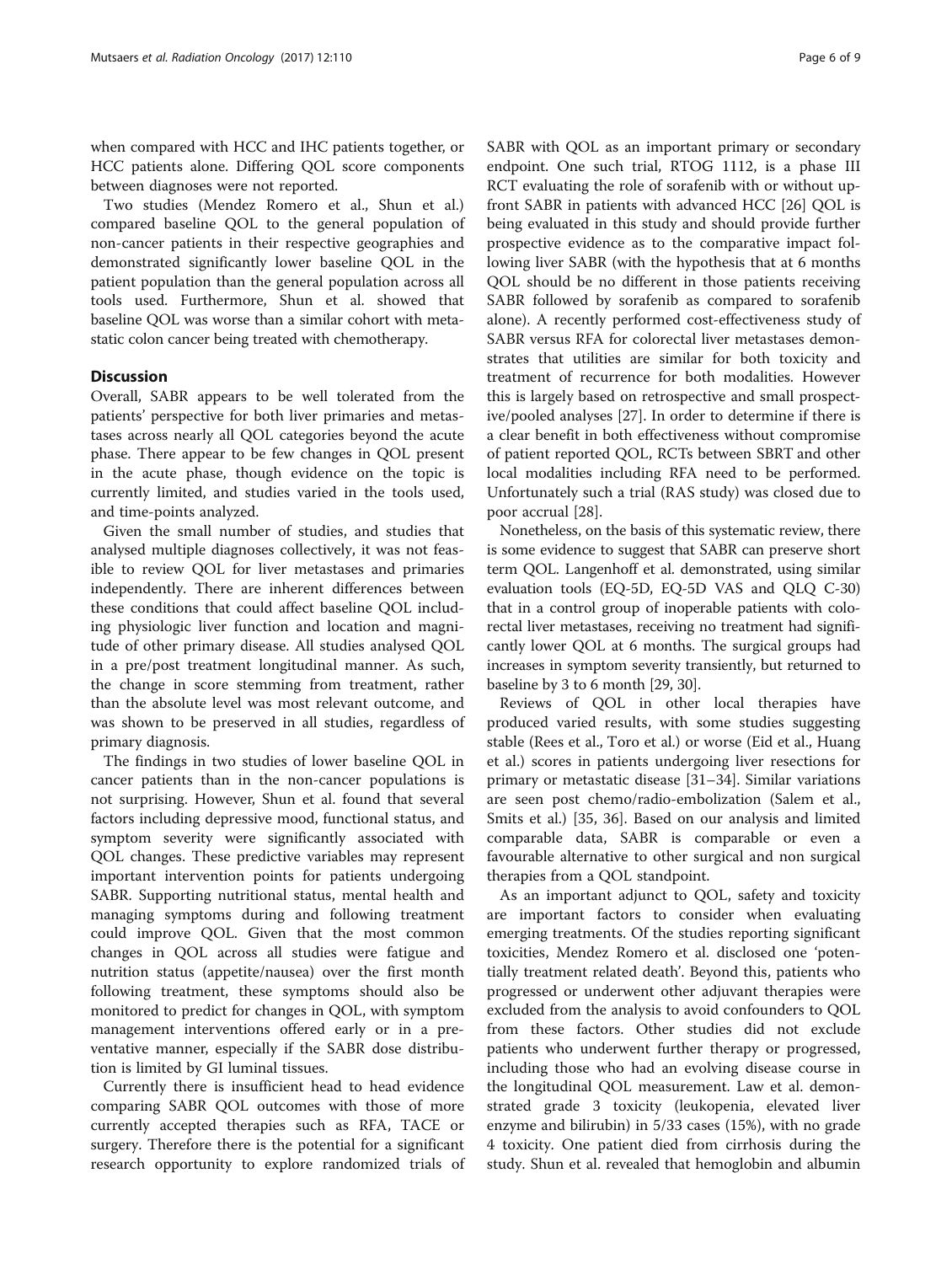<span id="page-6-0"></span>decreased while ALT levels rose during the course of treatment, but did not comment on specific toxicity in individual patients. The authors concluded that this was an 'imperceptible' side effect of the treatment. The remaining two studies did not comment on toxicity within their respective populations, but analysed symptom changes along a number of dimensions (nausea, fatigue, etc.). Several other studies have demonstrated limited toxicities in SABR treatment to the liver, demonstrating the practice to be reasonably safe when planning and dose constraints are followed [\[7](#page-7-0)–[15\]](#page-7-0).

Several of the studies only published mean results of global QOL metrics. While an important summary measure, there may be population subsets that do better or worse than the average following SABR. For example, Klein et al. demonstrated diversity in outcomes with a minority of patients either improving or deteriorating to significant degrees vs baseline. A clinically significant improvement was seen in 19%/23% of patients at 1 year (FACT-Hep/QLQ-C30), while 27%/39% showed clinically significant worsening over this same time frame. It would be of value to consider such proportional differences, and larger studies with more granular reporting would be needed to evaluate drivers of these different responses.

One limitation of this analysis is that there is bias due to a lack of consensus on appropriate QOL measurement tools across studies, particularly in the post SABR setting. This makes it challenging to interpret findings in a coordinated way, and therefore perform a meta-analysis or pooled analysis of the data. A greater alignment with QOL evaluation tools for liver SABR (in comparison with other ablative therapies) will better support future comparisons between modalities. Other factors including the effects of radiation dose to liver and luminal GI organs, number of fractions, or target volume size may also represent potential drivers of QOL, and would be important in future study designs using similar evaluation tools.

Other issues preventing a larger meta-analysis were the varying endpoints of each study; 4/5 studies were at 6 months or less, including two which were 3 months or less. One study (Shun et al.) was done during active therapy. The tendency for side effects to subside in the months following therapy could explain the worsened symptoms demonstrated in the short term relative to endpoints of the other studies. Long term QOL post SABR is also less clear in this context, and in general, given the short follow-up of many trials. However, trending of all relevant metrics seem to indicate no significant decline directionally with increasing time from treatment. The review was comprised of 5 studies with 392 total patients representing a small sample size, in conjunction with varied dose fractionation, tumour size, patient comorbidities, baseline liver function and primary diagnoses across the studies. QOL completion in studies ranged between 36% and 85% percent (at 12 months and 6 weeks of follow-up respectively), and universally declined over time. No reported data was subsequently obtained from patients who did not respond. Missing data in QOL assessments are always an issue, which may be magnified when trying to pool data across multiple studies.

Ultimately, trials randomizing between SABR and other modalities will provide important data on QOL as well as local control, survival benefits and toxicities. Further research could seek to improve quality of data collection and reporting in several ways. Consistent QOL reporting pre-, during and following treatment in both the short and long term (1 year and beyond) could provide a clearer picture of the impact of treatment. Reporting on sub populations including those with different diagnoses (HCC versus metastases), and comparing those who improved and those who worsened could also provide insight towards QOL determinants. Additionally, consistent reporting of symptom or function related subscales will provide better understanding of QOL change drivers. Standardized QOL tool use and follow-up intervals would enable data-pooling for more significant analyses.

## Conclusions

Results of this systematic review demonstrate wellpreserved post SABR QOL in patients with otherwise untreatable liver cancer, despite heterogeneity amongst the individual studies themselves. These findings merit further research to increase data collection, to validate and standardize QOL tools specific to SABR for liver cancers and their sub-populations, and to support comparative effectiveness trials of SABR with other local modalities in liver cancer including surgery, TACE and RFA, with a focus on QOL outcomes as an important endpoint. Continued research in this field will enable better discussions and shared decision making between patients and physicians with respect to complex treatment choices moving forward.

## Additional file

[Additional file 1: Appendix A.](dx.doi.org/10.1186/s13014-017-0818-8) Detailed search strategy. (DOCX 24 kb)

#### Abbreviations

AM: Adam Mutsaers (author); AS: Anand Swaminath (author); CWD: Cindy Walker-Dilks (author); HCC: Hepatocellular carcinoma; IHC: Intrahepatic cholangiocarcinoma; JG: Jeffrey Greenspoon (author); LM: Liver metastases; QOL: Quality of life; RCT: Randomized Control Trial; RFA: Radio-frequency ablation; SABR: Stereotactic ablative body radiation; TACE: Transarterial chemoembolization

#### Acknowledgements

AS is supported by a Hamilton Health Sciences Early Career Award for his contribution to this research.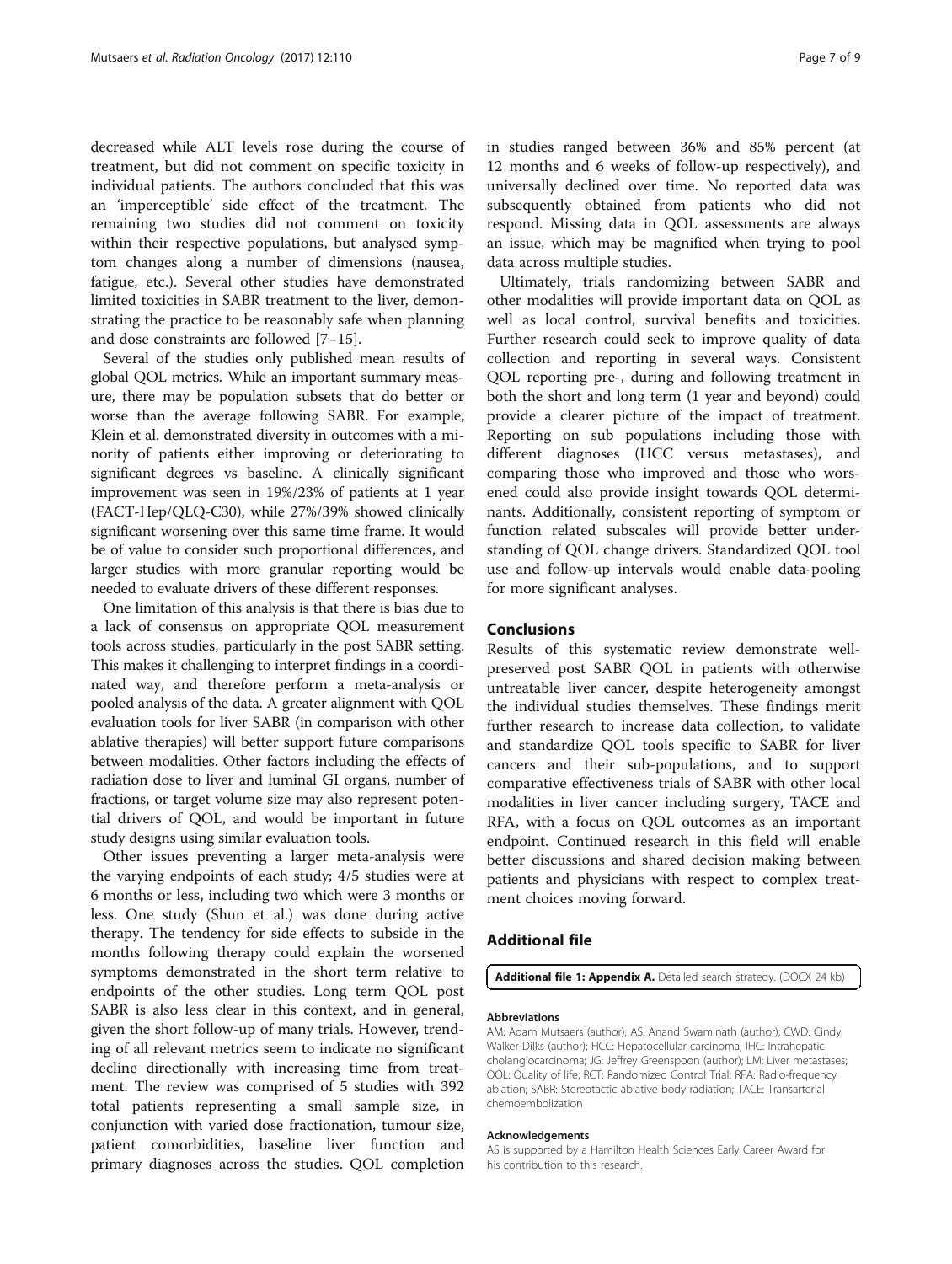## <span id="page-7-0"></span>Funding

AS is supported by a Hamilton Health Sciences Early Career Award for his contribution to this research. No other authors have funding to declare with respect to this study.

#### Availability of data and materials

No proprietary raw data, models, databases or software were used for this study. Data sources from primary studies included in references. Please contact author for specific requests.

#### Authors' contributions

AM contributed to abstract and full text screening as well as data abstraction. Additionally he was responsible for abstract and manuscript drafts, editing, and final proofing. He also managed the submission process. AS designed the study and led abstract screening. He contributed to full text screening, and had final edits on abstract and manuscript. JG contributed to study design, abstract screening, and final proofing of manuscript. CWD contributed to search strategy and execution and proofing of manuscript. All authors read and approved the final manuscript.

## Competing interests

Authors have no relevant financial disclosures to report. Authors have no competing interests to report.

#### Consent for publication

Not Applicable- No personal or individual proprietary data included.

#### Ethics approval and consent to participate

Not Applicable - secondary data used

#### Publisher's Note

Springer Nature remains neutral with regard to jurisdictional claims in published maps and institutional affiliations.

#### Author details

<sup>1</sup>Department of Medicine, McMaster University, 1280 Main Street West, Hamilton, ON L8S 4 L8, Canada. <sup>2</sup> Juravinski Cancer Centre at Hamilton Health Sciences, Hamilton, ON, Canada. <sup>3</sup>Department of Oncology, McMaster University, Juravinski Cancer Centre, 699 Concession St, Hamilton, ON L8V 5C2, Canada. <sup>4</sup>Program in Evidence Based Care, McMaster University, Juravinski Hospital, 60 (G) Wing, 2nd Floor, 711 Concession Street, Hamilton, ON L8V 1C3, Canada.

# Received: 5 December 2016 Accepted: 3 May 2017 Published online: 29 June 2017

#### References

- 1. Bosch F, Ribes J, Díaz M, Cléries R. Primary liver cancer: worldwide incidence and trends. Gastroenterology. 2004;127:S5–S16.
- 2. Bydder S, Spry N, Christie D, Roos D, Burmeister B, Krawitz H, Davis S, Joseph D, Poulsen M, Berry M. A prospective trial of short-fractionation radiotherapy for the palliation of liver metastases. Australas Radiol. 2003;47:284–8.
- 3. Alongi F, Arcangeli S, Filippi A, Ricardi U, Scorsetti M. Review and uses of stereotactic body radiation therapy for oligometastases. Oncologist. 2012;17:1100–7.
- 4. Tree A, Khoo V, Eeles R, Ahmed M, Dearnaley D, Hawkins M, Huddart R, Nutting C, Ostler P, van As N. Stereotactic body radiotherapy for oligometastases. Lancet Oncology. 2013;14:e28–37.
- 5. Sahgal A, Roberge D, Schellenberg D, Purdie T, Swaminath A, Pantarotto J, Filion E, Gabos Z, Butler J, Letourneau D, Masucci G, Mulroy L, Bezjak A, Dawson L, Parliament M. The Canadian association of radiation oncology scope of practice guidelines for lung, liver and spine stereotactic body radiotherapy. Clin Oncol. 2012;24:629–39.
- 6. Boda-Heggemann J, Dinter D, Weiss C, Frauenfeld A, Siebenlist K, Attenberger U, Ottstadt M, Schneider F, Hofheinz R, Wenz F, Lohr F. Hypofractionated image-guided breath-hold SABR (Stereotactic Ablative Body Radiotherapy) of liver metastases – clinical results. Radiat Oncol. 2012;7:92.
- Hoyer M, Roed H, Traberg Hansen A, Ohlhuis L, Petersen J, Nellemann H, Kiil Berthelsen A, Grau C, Aage Engelholm S, Von Der Maase H. Phase II study on stereotactic body radiotherapy of colorectal metastases. Acta Oncol. 2006;45:823–30.
- 8. Méndez Romero A, Wunderink W, Hussain S, De Pooter J, Heijmen B, Nowak P, Nuyttens J, Brandwijk R, Verhoef C, Ijzermans J, Levendag P. Stereotactic body radiation therapy for primary and metastatic liver tumors: A single institution phase i-ii study. Acta Oncol. 2006;45:831–7.
- 9. Herfarth K, Debus J, Wannenmacher M. Stereotactic Radiation Therapy of Liver Metastases: Update of the Initial Phase-I/II Trial. Controversies in Gastrointestinal Tumor Therapy. 2004;38:100–05.
- 10. Lee M, Kim J, Dinniwell R, Brierley J, Lockwood G, Wong R, Cummings B, Ringash J, Tse R, Knox J, Dawson L. Phase I study of individualized stereotactic body radiotherapy of liver metastases. J Clin Oncol. 2009;27:1585–91.
- 11. Rusthoven K, Kavanagh B, Cardenes H, Stieber V, Burri S, Feigenberg S, Chidel M, Pugh T, Franklin W, Kane M, Gaspar L, Schefter T. Multiinstitutional phase I/II trial of stereotactic body radiation therapy for liver metastases. J Clin Oncol. 2009;27:1572–8.
- 12. Ambrosino G, Polistina F, Costantin G, Francescon P, Guglielmi R, Zanco P, et al. Image-guided robotic stereotactic radiosurgery for unresectable liver metastases: preliminary results. Anticancer Res. 2009;29(8):3381–4.
- 13. Goodman K, Wiegner E, Maturen K, Zhang Z, Mo Q, Yang G, Gibbs I, Fisher G, Koong A. Dose-escalation study of single-fraction stereotactic body radiotherapy for liver malignancies. Int J Radiat Oncol Biol Phys. 2010;78:486–93.
- 14. Scorsetti M, Comito T, Tozzi A, Navarria P, Fogliata A, Clerici E, Mancosu P, Reggiori G, Rimassa L, Torzilli G, Tomatis S, Santoro A, Cozzi L. Final results of a phase II trial for stereotactic body radiation therapy for patients with inoperable liver metastases from colorectal cancer. J Cancer Res Clin Oncol. 2014;141:543–53.
- 15. Rule W, Timmerman R, Tong L, Abdulrahman R, Meyer J, Boike T, Schwarz R, Weatherall P, Chinsoo Cho L. Phase I dose-escalation study of stereotactic body radiotherapy in patients with hepatic metastases. Ann Surg Oncol. 2010;18:1081–7.
- 16. Pan C, Kavanagh B, Dawson L, Li X, Das S, Miften M, Ten Haken R. Radiationassociated liver injury. Int J Radiat Oncol Biol Phys. 2010;76:S94–S100.
- 17. Osoba D, Bezjak A, Brundage M, Pater J. Evaluating health-related quality of life in cancer clinical trials: the national cancer institute of Canada clinical trials group experience. Value Health. 2007;10:S138–45.
- 18. Klein J, Dawson L, Jiang H, Kim J, Dinniwell R, Brierley J, Wong R, Lockwood G, Ringash J. Prospective longitudinal assessment of quality of life for liver cancer patients treated with stereotactic body radiation therapy. Int J Radiat Oncol Biol Phys. 2014;90:S371.
- 19. Law A, Ng W, Lee M, Chan A, Fung K, Li F, Lao W, Lee A. Treatment of primary liver cancer using highly-conformal radiotherapy with kv-image guidance and respiratory control. Radiother Oncol. 2012;102:56–61.
- 20. Méndez Romero A, Wunderink W, van Os R, Nowak P, Heijmen B, Nuyttens J, Brandwijk R, Verhoef C, IJzermans J, Levendag P. Quality of life after stereotactic body radiation therapy for primary and metastatic liver tumors. Int J Radiat Oncol Biol Phys. 2008;70:1447–52.
- 21. Thibault I, Chu W, Chan K, Erler D, Chow E, Chung H. Quality of life in patients treated with stereotactic ablative body radiation therapy (SABR) for liver metastases. Int J Radiat Oncol Biol Phys. 2014;90:S709–10.
- 22. Shun S, Chiou J, Lai Y, Yu P, Wei L, Tsai J, Kao C, Hsiao Y. Changes in quality of life and its related factors in liver cancer patients receiving stereotactic radiation therapy. Support Care Cancer. 2008;16:1059–65.
- 23. Heffernan N, Cella D, Webster K, Odom L, Martone M, Passik S, Bookbinder M, Fong Y, Jarnagin W, Blumgart L. Measuring health-related quality of life in patients with hepatobiliary cancers: the functional assessment of cancer therapy–hepatobiliary questionnaire. J Clin Oncol. 2002;20:2229–39.
- 24. EORTC. (n.d.). Retrieved March 8, 2017, from<http://groups.eortc.be/qol/glossary>
- 25. Ghandi S, Khubchandani S, Iyer R. Quality of life and hepatocellular carcinoma. J Gastrointest Oncol. 2014;5(4):296–317.
- 26. Dawson, L. A. (n.d.). RTOG | Clinical Trials | Study Number 1112. Retrieved September 21, 2016, from https://www.rtog.org/ClinicalTrials/ProtocolTable/ StudyDetails.aspx?study = 1112
- 27. Kim H, Gill B, Beriwal S, Huq M, Roberts M, Smith K. Cost-effectiveness analysis of stereotactic body radiation therapy compared with radiofrequency ablation for inoperable colorectal liver metastases. Int J Radiat Oncol Biol Phys. 2016;95:1175–83.
- 28. Radiofrequency Ablation Versus Stereotactic Radiotherapy in Colorectal Liver Metastases - ClinicalTrials.gov [\[https://clinicaltrials.gov/ct2/show/](https://clinicaltrials.gov/ct2/show/record/NCT01233544) [record/NCT01233544\]](https://clinicaltrials.gov/ct2/show/record/NCT01233544)
- 29. Langenhoff B, Krabbe P, Peerenboom L, Wobbes T, Ruers T. Quality of life after surgical treatment of colorectal liver metastases. Br J Surg. 2006;93: 1007–14.